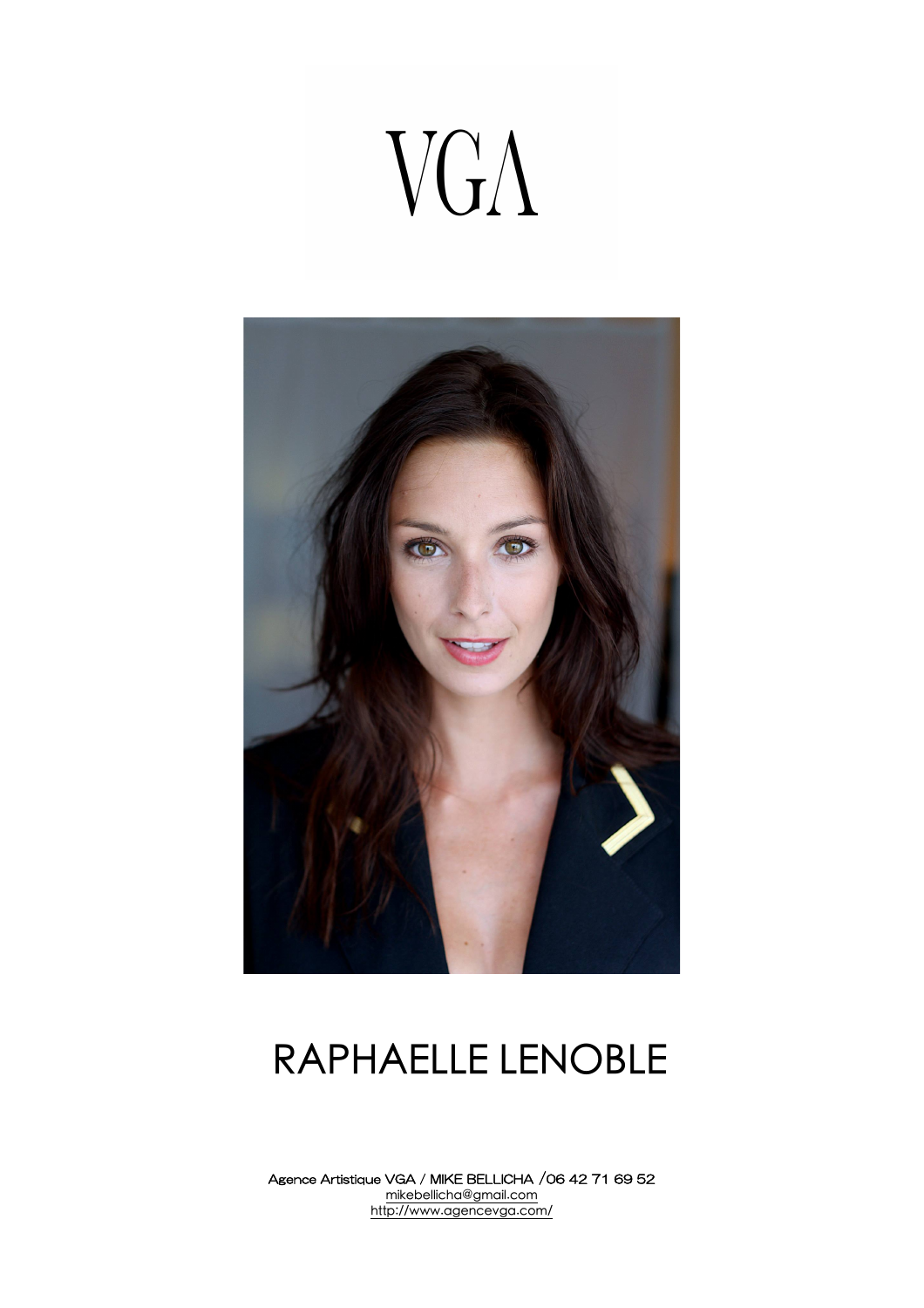# $V G \Lambda$

#### RAPHAELLE LENOBLE COMEDIENNE

AGENT MIKE BELLICHA

LANGUES

FRANCAIS (LANGUE MATERNELLE)

#### **CINEMA**

2017 RÉCONCILIATION - FREDDY MOUCHARD - RÔLE DE LEA 2012 LE VISAGE DU DIABLE - DE SALVATORE D'AGOSTONI - ROLE DE MARION IL ÉTAIT UNE FOIS, UNE FOIS - CHRISTIAN MERRET-PALMAIR- RÔLE DE MARTINE 2002 IL ÉTAIT UNE FOIS...JEAN-SEBASTIEN BACH - DE JEAN-LOUIS GUILLERMOU-RÔLE DE MLLE BUXTEHUDE

#### **TELEVISION**

2017/21 GROLAND - CANAL + 2015 FAIS PAS CI- FAIS PAS ÇA - P. LEFEVBRE - FRANCE 2 2013 CAMPING PARADIS – EP COEUR A CŒUR - P. PROTEAU - TF1 - ROLE DE JEANNE 2012 SECTION DE RECHERCHES - EP NOCES DE SANG - TF1- D. LEMOINE - MAUD FORT BOYARD - ROLE DE BLANCHE - LA JUGE DU FORT - FRANCE 2 2010 THE SERVANT - CINE STYLE - ORANGE TV - ROLE DE SARAH MILES 2008 EQUIPE MEDICALE D'URGENCE - ETIENNE DHAENE - FRANCE 3 - ROLE DE SYLVIE MORT DE RIRE- TOUT A GAGNER, RIEN A PERDRE - JEROME PITORIN - TF1- CAMERAS CACHEES 2006 DOUCE MARIE FRANCE- NARCIXXX – CLIP - ROLE PRINCIPAL

#### COURT-METRAGE

2008 DOSSIER ALICE PLUVEN - LOUIS LE GALL - ALICE -ROLE PRINCIPAL 2006 LE CARNET VERT- COURT - DELPHINE DULUDE - PHILIPPINE - ROLE PRINCIPAL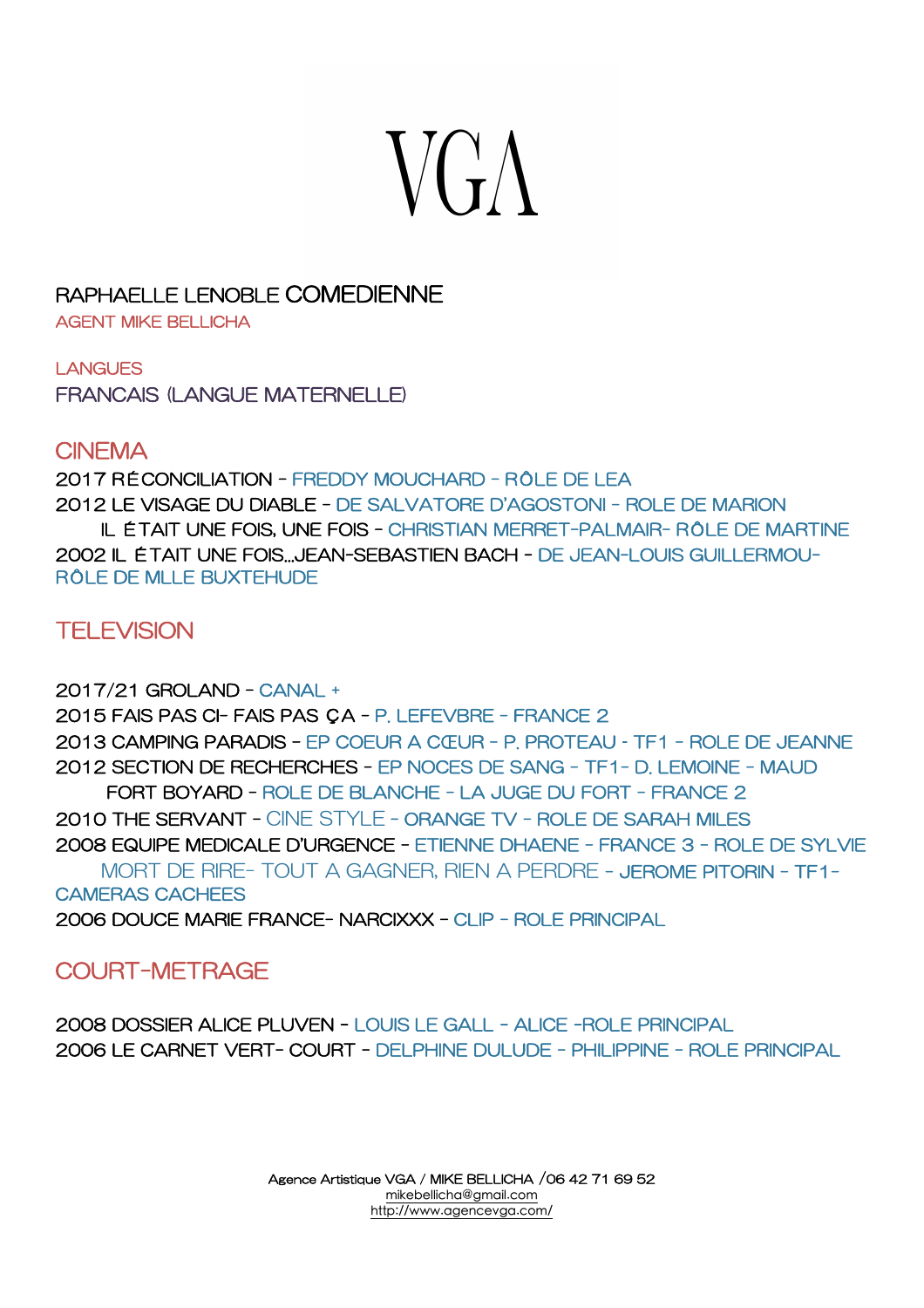## $V G \Lambda$

#### MOYEN METRAGE

L'ETAIRE - PIERRE ANTONETTI - ROLE DE L'AMAZONE - FRANCE 3 CORSE

#### **THEATRE**

2019 JARDINS SECRETS - BEATRICE COLAS - COMEDIE DES BOULEVARDS 2018/19- DON JUAN EST UNE FEMME ! - OLIVIER MAILLE- CAFE DE LA GARE 2017 JARDINS SECRETS - BEATRICE COLLAS - ELZA PONTONNIER - BO ST MARTIN - AVIGNON

2016 GROS MENSONGES ENTRE AMIS - S. GUITRY –L. FERNANDEZ - AUGUSTE **THEATRE** 

2014 LA RESURRECTION D'ISABELLE - CIE VIVA - ANTHONY MAGNIER - TOURNEE **FRANCE** 

2010 LORENZACCIO A. DE MUSSET - DANIEL ANNOTIAU - CIE THEATRE DES 2 RIVES LE SONGE D'UNE NUIT D'ETE – W. SHAKESPEARE - DANIEL ANNOTIAU

2009 DON JUAN ET L'INVITE DE PIERRE - TIRSO DE MOLINA-MALLET/BRUNEL-CIE THEATRE ET TRADITION

2008 LE MARCHAND DE VENISE - W. SHAKESPEARE - MALLET/BRUNEL 2007 NE DONNEZ PAS DE POMMES AUX VACHES – B.DA COSTA- M.LABORIT- CIE ANAGALIS- THEATRE DE LA PORTE SAINT MARTIN

2006 POLYEUCTE - P.CORNEILLE - N.HAMEL - CIE DE L'ELAN - CLOITRE DES BILLETTES 2005 LES CAPRICES DE MARIANNE - A. MUSSET- C.BRIEUX- CIE THEATRE DES CINQ **DIAMANTS** 

2004 L'INCONNUE EN ROUGE ET NOIR - E.PRESSMANN- M.LABORIT- CIE ANAGALIS - THEATRE MOUFFETARD

2003 BRITANNICUS - J.RACINE- C.BRIEUX - CIE THEATRE DES CINQ DIAMANTS 2002 LA BABY SITTER - R. DE OBALDIA - CIE CADOM - THEATRE DE LA TOUR 2000 MEDEE - ADAPTATION A.CHICOYE - CIE PERNET - THEATRE DES CINQ **DIAMANTS**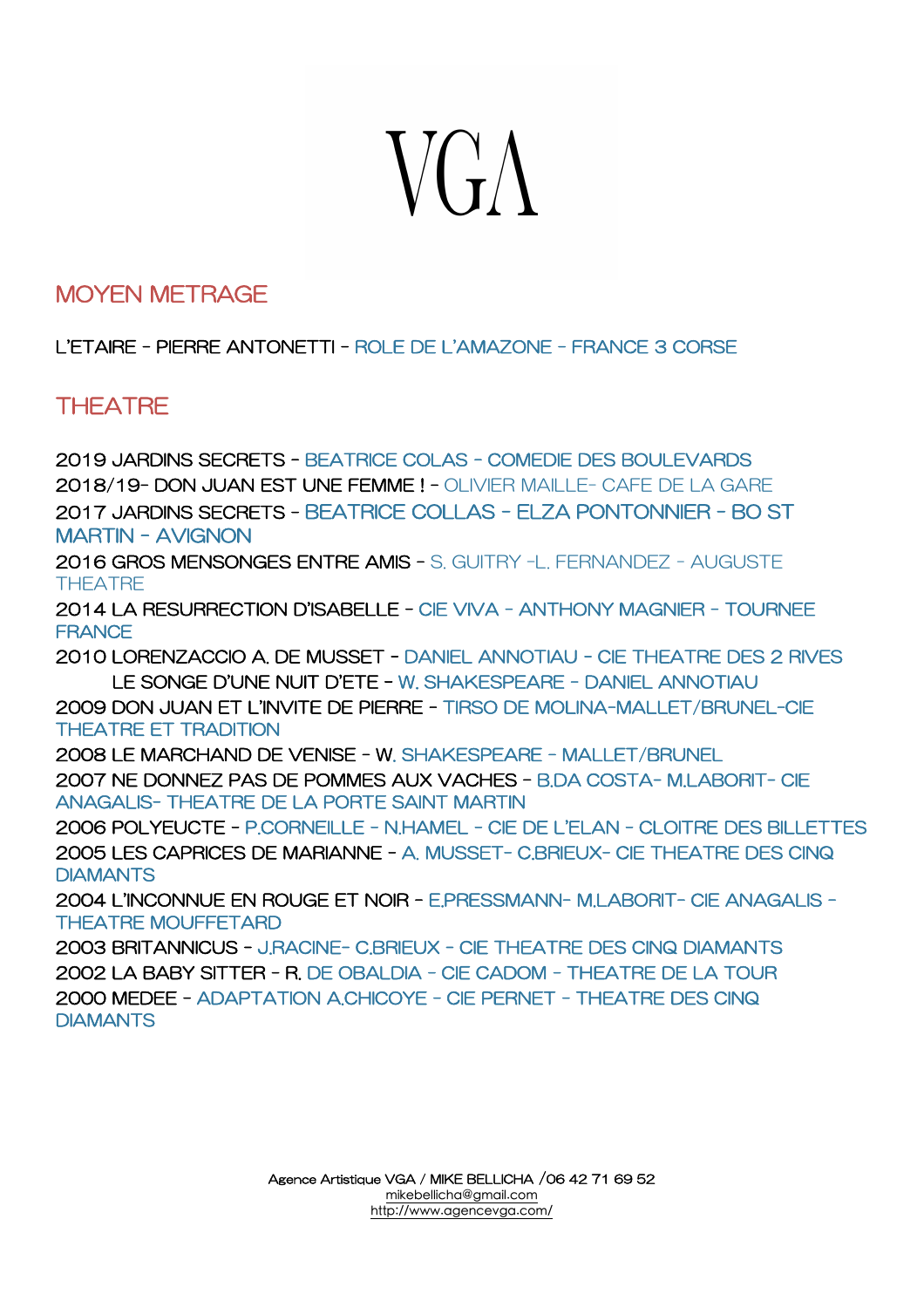## **VGA**

#### RADIO

2010 VERITE...VERITE CHERIE - VALERIE ZENATTI- PIECE POUR ENFANTS- FRANCE **CULTURE** 2009 DES MORTS QUI TOUCHENT - ALEXIS KOUTCHEVSKI - FRANCE CULTURE- PRIX ITALIA 2010 MEILLEURE FICTION RADIOPHONIQUE

#### PUBLICITES ET INSTITUTIONNELS

2017- LOBBY DES MOTARDS TV AIR FRANCE INTERNET 2016- URBAN GROUP TV RUSSIE 2015 - DARTY INSTITUTIONNEL 2014 - MEETIC INTERNET - CITROEN INSTITUTIONNEL

#### PUBLICITES ET INSTITUTIONNELS

2013 SUNSHINE TV AGATHA INSTITUTIONNEL VILLAGE BERCY INTERNET 2012 DUNLOPILLO TV / INTERNET MARKET FIT- INSTITUTIONNEL 2011 CASTORAMA- SITE INTERNET- CATALOGUE- AFFICHAGE VEUVE CLICQUOT- SITE INTERNET @RELAIS- SITE INTERNET PRESTO- TV / SITE INTERNET LAWSON- SITE INTERNET 2010 CAISSE D'EPARGNE- SITE INTERNET LE MOCI.COM- SITE INTERNET YAHOO- SITE INTERNET L'OREAL- LES MARCHES DE CANNES- INSTITUTIONNEL PFIZZER- PANTOLOC CONTROL-INSTITUTIONNEL